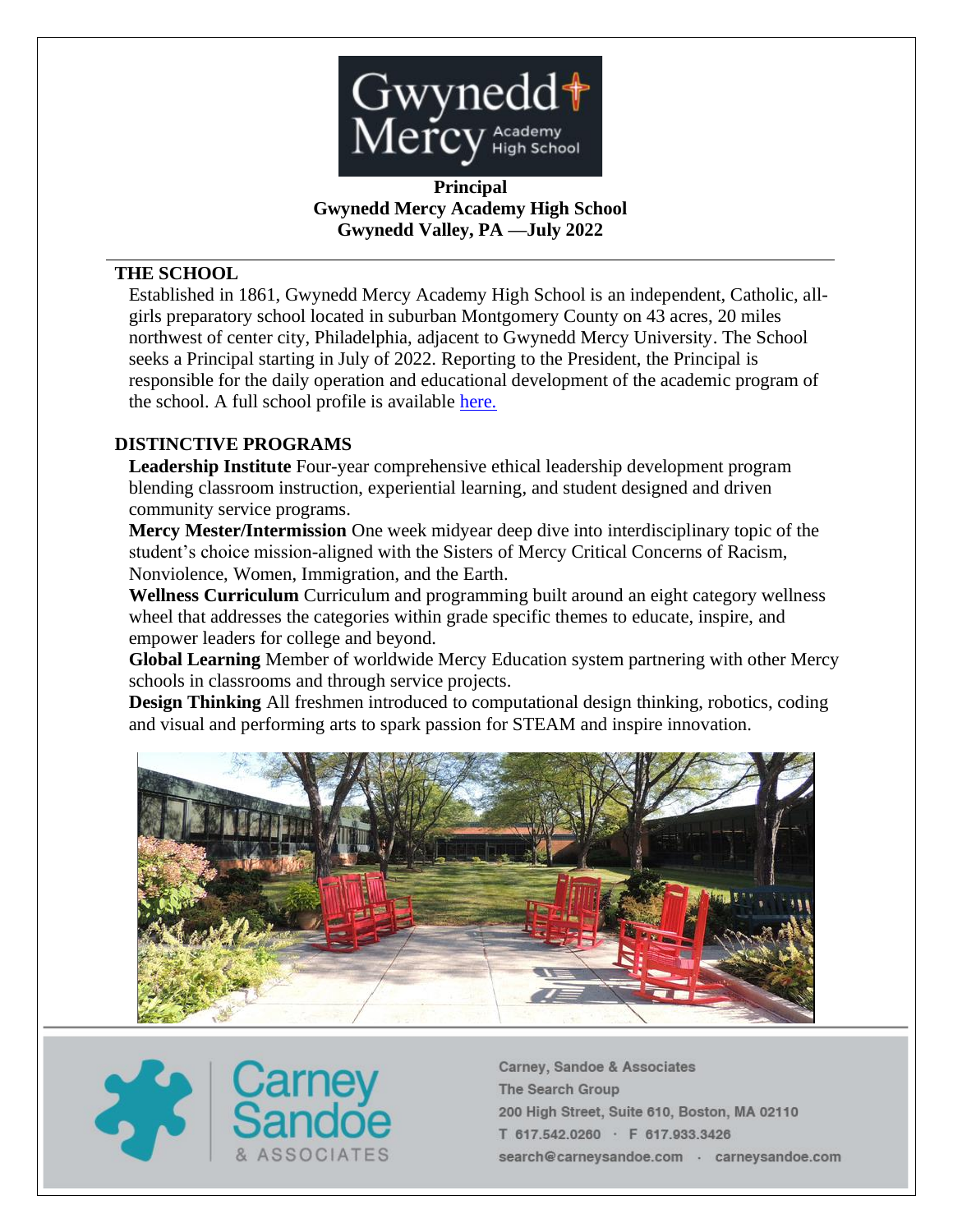### **THE POSTION REPORTS TO:** President **SUPERVISES**: Faculty and Staff **SCHEDULE**: Administrative

**POSITION SUMMARY:** The Principal exercises direct responsibility for the daily operation and educational development of the academic program of the school. The Principal is responsible for teaching and learning through providing ongoing instructional feedback and engaging faculty in the development and implementation of a rigorous college preparatory curriculum. The Principal is responsible for creating and sustaining a culture of continuous improvement that provides students with multiple opportunities to develop and demonstrate proficiency. Appointed by and reporting to the President, the Principal will work closely with the President on major decisions and issues that affect the school, and will oversee a student body of approximately 400, and 50 faculty and staff.



# **DUTIES AND RESPONSIBILITES:**

- Provide, in conjunction with the President, personal and visible leadership for the faculty, staff, students and families of Gwynedd Mercy Academy High School on issues related to the mission and goals of the school, and other issues as appropriate.
- Ensure, in conjunction with the President, the spiritual leadership, the integration of the Catholic faith and culture, and the stewardship of the Mercy charism throughout the school's entire program and environment.
- Lead all academic colleagues with a student-centered approach that emphasizes solutions that consider the student's interest and experience first.
- Cultivate and support an environment and culture for 21st Century teaching and learning, utilizing state-of-the-art technology and ensuring that emerging trends are recognized, studied, and applied as appropriate.
- Effectively function as a Change Agent to work with faculty and non-teaching colleagues to see the value of change and partner with them on change management and implementation.
- Lead the implementation of the rigorous, college-ready curriculum so that all students can achieve at high levels.

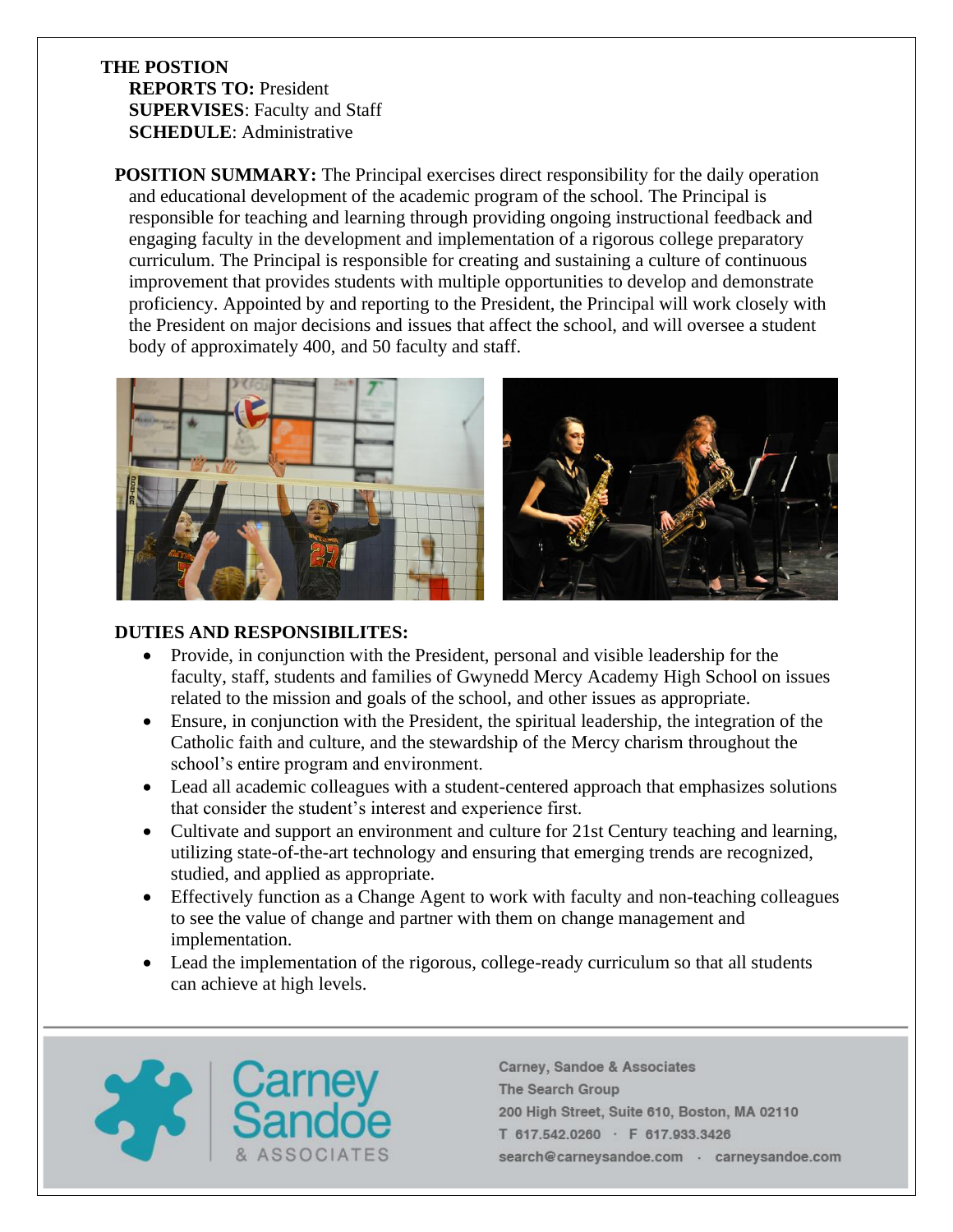# **DUTIES AND RESPONSIBILITES (cont.)**

- Supervise, develop, and evaluate non-teaching colleagues, including the Dean of Academics, Dean of Student Affairs, Director of Athletics, Director of Student Activities, Director of School Counseling, Director of College Counseling, Director of Catherine Learning Program, School Minister and administrative staff.
- Conduct faculty assessments using Career Progression model
- Attends Academic Board meetings led by the Dean of Academics.
- Partner with the Director of Finance to maintain fiscal accountability of the overall academic budget and associated goals and outcomes. Manage all departmental budgets, including development of departmental budgets.
- Partner with the Director of Mission Integration to assist in the ongoing formation of all colleagues and students.
- Select and retain faculty and other instructional and extracurricular staff who are best fit to support the mission of the school
- Partner with the Director of Enrollment Management to identify students who would be successful in our academic environment and become strong Mercy women.
- Partner with the Director of Technology to oversee the ongoing strategic integration of instructional technology in all classrooms.
- Partner with the Director of Communication to manage strong communication with parents across all school communication platforms, informing them about school policies and sharing news and information so that they can become partners with the school in supporting the success of the students.
- Partner with Diversity, Equity, Inclusion and Justice Leader and L.E.A.D. director in the implementation of program initiatives.
- Maintain relationships and file required reports with sponsoring and accrediting organizations, as well as other academic associations.
- Carry out established school policies and ensuring that all legal requirements are met, that proper educational standards are observed, and that stated objectives of the School are pursued; reviews those policies and makes recommendations for change.
- Serve as a non-voting, ex officio member of the Board of Trustees.